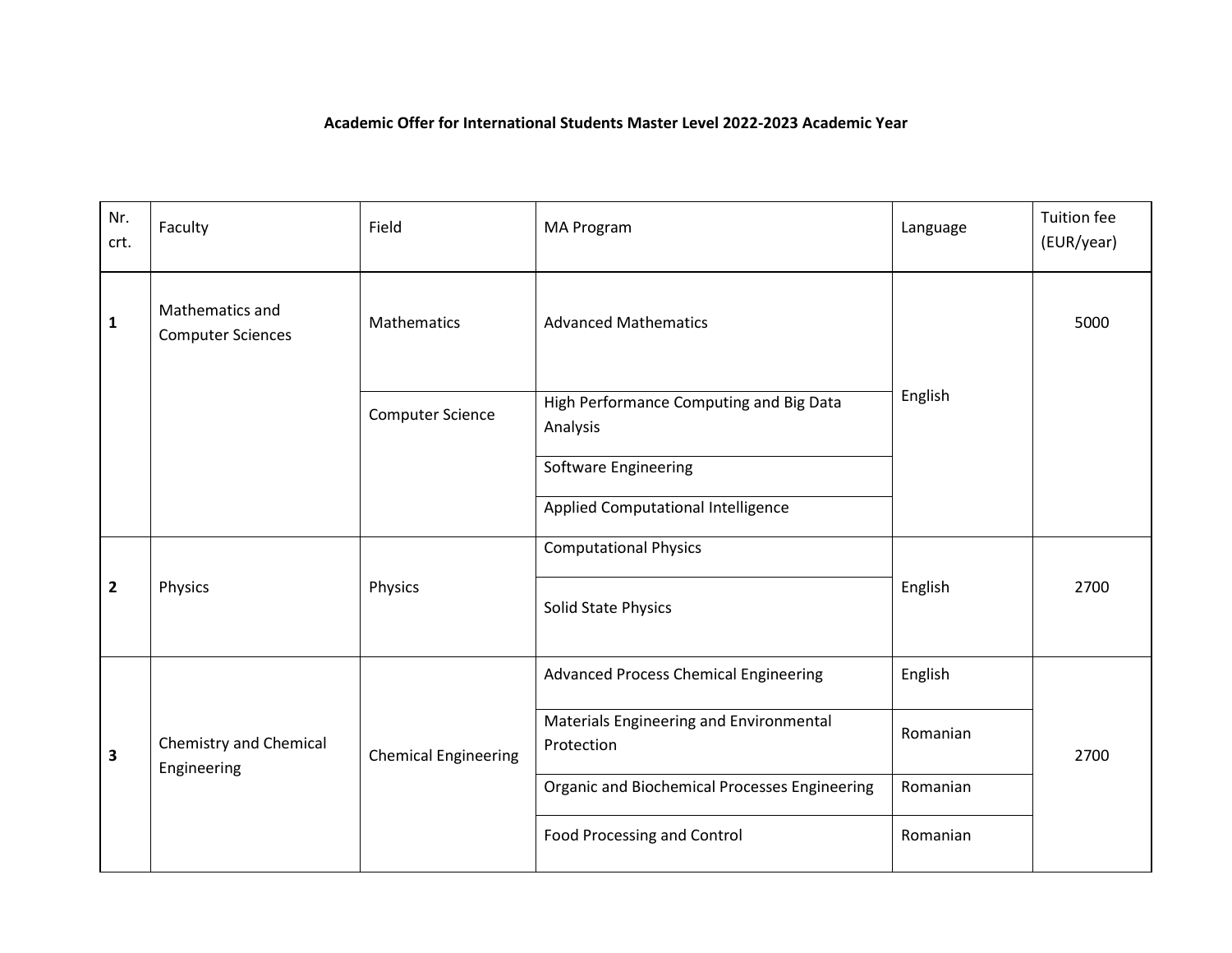|   |                                  |                              | <b>Advanced Chemistry</b>                                                                                                                      | Romanian<br>and English |      |
|---|----------------------------------|------------------------------|------------------------------------------------------------------------------------------------------------------------------------------------|-------------------------|------|
|   |                                  | Chemistry                    | <b>Forensic Chemistry</b>                                                                                                                      | Romanian                |      |
|   |                                  |                              | Molecular Modelling in Chemistry and<br>Biochemistry (the program is organized on<br>condition that there are minimum 10 students<br>enrolled) | English                 | 2700 |
|   |                                  |                              | <b>Clinical Chemistry</b>                                                                                                                      | Romanian                |      |
|   |                                  | <b>Environmental Science</b> | <b>Environment Management and Protection</b>                                                                                                   | Romanian                | 2700 |
|   | <b>Environmental Science and</b> |                              | Risk Assessment and Environment Safety                                                                                                         |                         |      |
| 4 | Engineering                      | Environmental<br>Engineering | Sustainable Development and Environment<br>Management                                                                                          | English                 |      |
| 5 | Law                              | Law                          | International and Comparative Business Law                                                                                                     | English                 | 2500 |
| 6 | Letters                          | Philology                    | <b>Current Orientations in Linguistics</b>                                                                                                     | English and<br>French   | 3300 |
|   |                                  |                              | Literature and Civilisation - Intercultural<br>Dialogue in the Francophone Space                                                               | French                  |      |
|   |                                  |                              | <b>British Cultural Studies</b>                                                                                                                | English                 |      |
|   |                                  |                              | <b>Irish Studies</b>                                                                                                                           | English                 |      |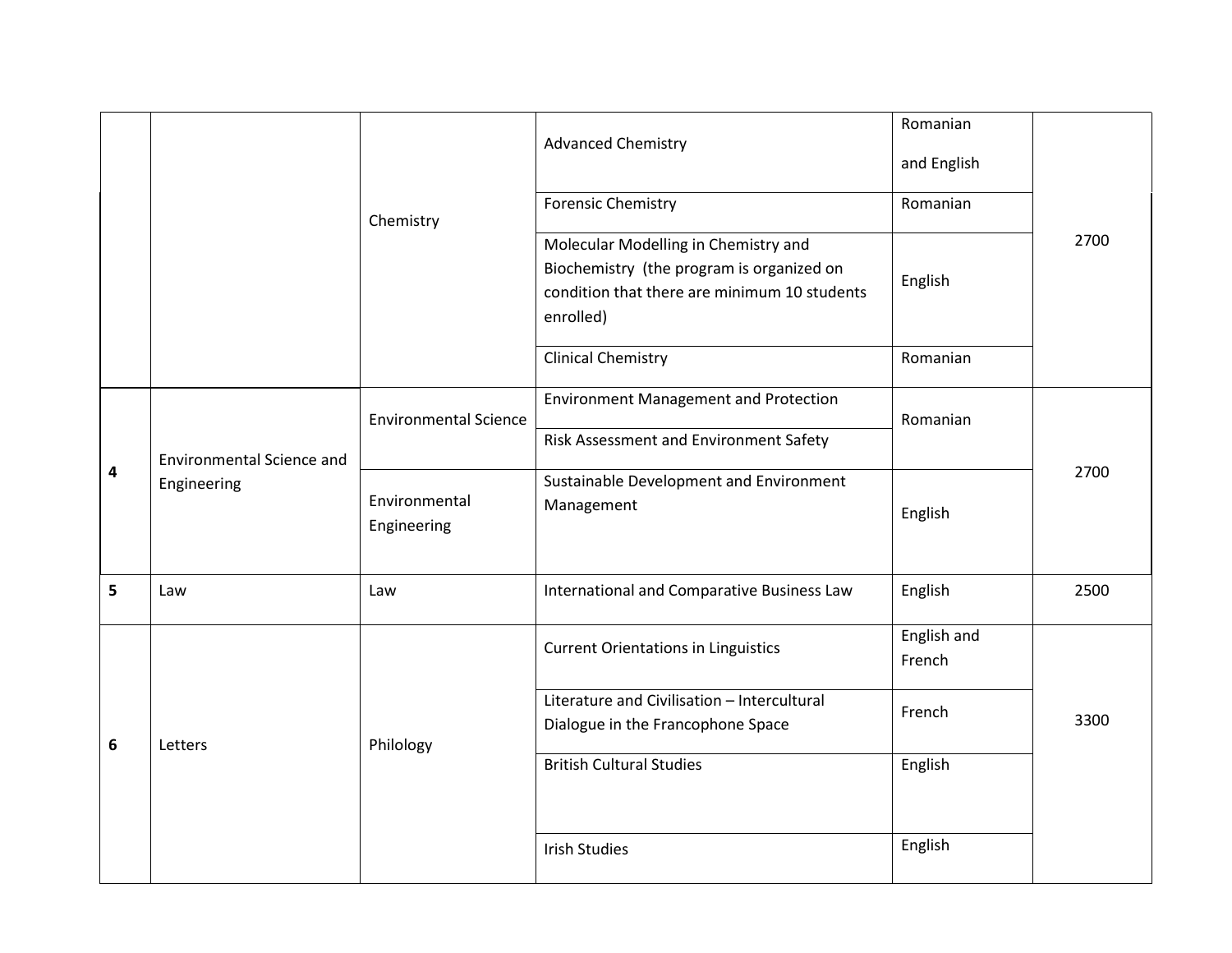| $\overline{\mathbf{z}}$ | <b>History and Philosophy</b>  | International<br>Relations and<br><b>European Studies</b> | Leadership and Communication in International<br>Organizations   | Romanian | 2200 |
|-------------------------|--------------------------------|-----------------------------------------------------------|------------------------------------------------------------------|----------|------|
|                         |                                | <b>Security Studies</b>                                   | Security Management in Contemporary Society                      |          |      |
| 8                       |                                | Management                                                | Management of Business Development                               |          | 3000 |
|                         | <b>Economic Sciences and</b>   |                                                           | <b>International Business Management</b>                         |          |      |
|                         | <b>Business Administration</b> | Accounting                                                | Accounting and Organizations                                     | English  |      |
|                         |                                | <b>Business Information</b><br>Systems                    | <b>Business Modeling and Distributed Computing</b>               |          |      |
| 9                       |                                | International<br>Relations and<br><b>European Studies</b> | <b>Comparative European Political Studies</b>                    | French   |      |
|                         |                                |                                                           | <b>Transatlantic Studies</b>                                     |          |      |
|                         | <b>European Studies</b>        |                                                           | <b>Cultural Diplomacy and International Relations</b>            | English  | 3000 |
|                         |                                |                                                           | International Relations, Foreign Policy and Crisis<br>Management |          |      |
|                         |                                |                                                           | <b>International Communication</b>                               | Romanian |      |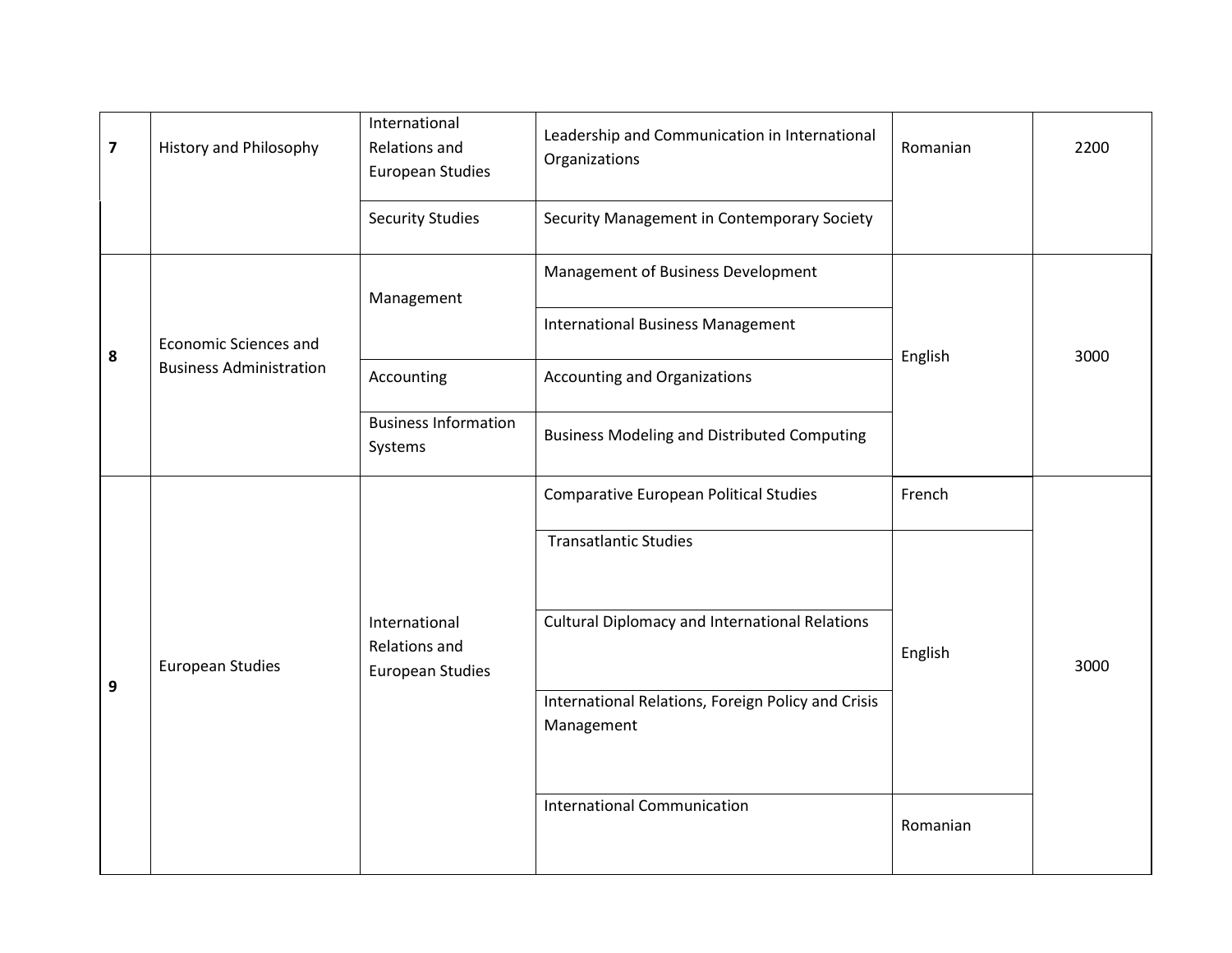| 10 | <b>Business</b>                                                           | <b>Business</b><br>Administration | <b>International Business Administration</b><br>Business Administration in Hospitality and<br><b>International Tourism</b> | English                                                    | 3000    |  |
|----|---------------------------------------------------------------------------|-----------------------------------|----------------------------------------------------------------------------------------------------------------------------|------------------------------------------------------------|---------|--|
|    |                                                                           |                                   | <b>Business Administration</b>                                                                                             | Romanian                                                   |         |  |
|    |                                                                           |                                   | <b>Hotel Management</b>                                                                                                    |                                                            | 3000    |  |
| 11 |                                                                           |                                   | <b>Public Administration</b>                                                                                               | English                                                    | 4500    |  |
|    |                                                                           |                                   | <b>Conflict Analysis and Management</b>                                                                                    | English                                                    |         |  |
|    |                                                                           | Administrative<br><b>Sciences</b> | Management of Public and Nonprofit<br>Institutions                                                                         | English                                                    |         |  |
|    |                                                                           |                                   |                                                                                                                            | Science, Technology and Innovation in Public<br>Governance | English |  |
|    | Political, Administrative<br>and Communication                            |                                   | Master of Public Health                                                                                                    | English                                                    | 5500    |  |
|    | Sciences<br><b>Political Sciences</b><br>Communication<br><b>Sciences</b> |                                   | Research Design and Data Analysis in Social<br><b>Sciences</b>                                                             | English                                                    |         |  |
|    |                                                                           |                                   | <b>International Development</b>                                                                                           |                                                            |         |  |
|    |                                                                           |                                   | <b>Media Communication</b>                                                                                                 | English                                                    | 4500    |  |
|    |                                                                           |                                   | <b>Public Relations and Advertising</b>                                                                                    | English                                                    |         |  |
|    |                                                                           |                                   | Advertising and Public Relations                                                                                           | English and<br>German                                      |         |  |